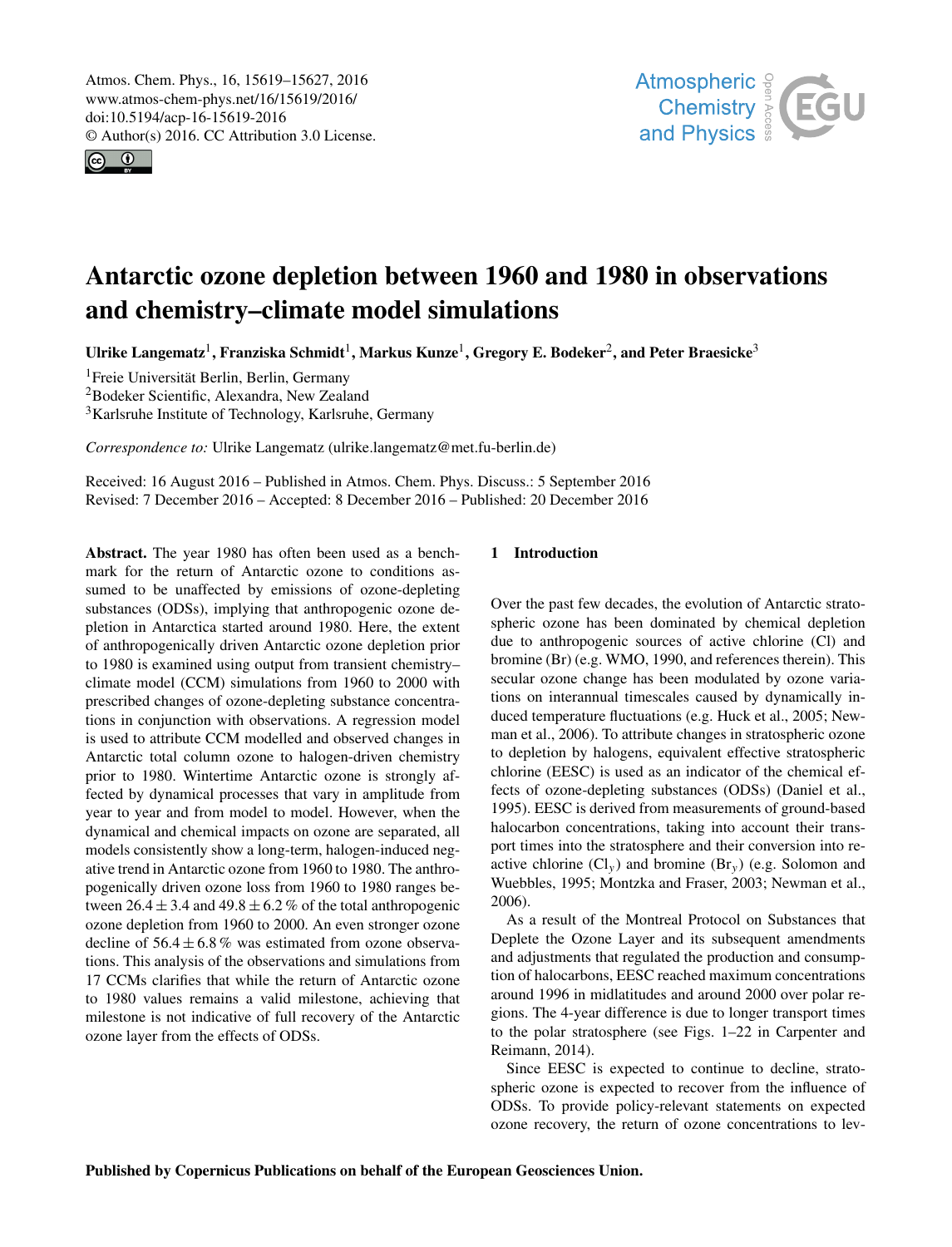els typical of 1980 has frequently been used as a benchmark (e.g. Bodeker and Waugh, 2007). By comparing ozone concentrations projected by models with their simulated 1980 values, dates of return to 1980 levels can be identified. For Antarctica, October mean total column ozone is projected to reach 1980 values between 2046 and 2057, about 5 years earlier than  $Cl_v$  will return to 1980 values (Eyring et al., 2010; Bekki and Bodeker, 2011).

There is evidence that the return of ozone to pre-1980 values is not equivalent to a full recovery of ozone from the effects of ODSs. Calculations of EESC (e.g. Montzka and Fraser, 2003; Clerbaux and Cunnold, 2007) show a clear upward trend in EESC before 1980, with relatively small increases in the 1960s followed by steeper increases in the 1970s. By 1980, polar stratospheric EESC had reached about 50 % of its peak level around 2000, indicating that considerable Antarctic chemical ozone loss should have occurred before 1980 (Carpenter and Reimann, 2014).

There are indications from both ground-based total column ozone measurements (Farman et al., 1985) and Antarctic ozonesonde stations (Solomon et al., 2005) of ozone depletion prior to 1980, suggesting an early effect of ODSs. Austin et al. (2010) and SPARC CCMVal (2010) found pre-1980 Antarctic ozone depletion in CCMVal-2 simulations. Some of the CCMs simulated an increasing Antarctic ozone mass deficit before 1980, and later return dates of Antarctic ozone to 1960 compared to 1980. However, these studies did not provide any detail how much of the long-term ozone loss to 2000 had already occurred before 1980. In a more recent single-model CCM study using specified dynamics, Shepherd et al. (2014) found that 40 % of the long-term nonvolcanic ozone loss occurred before 1980.

The purpose of this study is to quantify the extent to which Antarctic ozone was already affected by chemical ozone depletion in the period before 1980. The results provide a context for the utility of the return to 1980 levels as a benchmark of the degree of recovery from the effects of ODSs. A multiple linear regression model is used to attribute simulated ozone changes in a set of 17 multidecadal CCM simulations to changes in EESC. Importantly, nonlinear dependence of ozone on EESC is included in the model so that a false positive does not arise, as would be the case if pure linear dependence of ozone depletion on EESC had been assumed, i.e. a regression model with only linear dependence of ozone on EESC applied to an ozone signal that is constant from 1960 to 1980 and declines after 1980 would suggest EESC-induced ozone loss prior to 1980. The CCM simulations were carried out in phase 2 of the SPARC (stratosphere–troposphere processes and their role in climate) chemistry–climate model validation (CCMVal-2) initiative (SPARC CCMVal, 2010). These simulations are well suited for this study for two reasons: first, all models used emissions originating from the same prescribed scenario according to the CCMVal recommendations for REF-B1 simulations (Eyring et al., 2008). This ensures that all models simulate the same surface mixing ratios of halocarbons (WMO, 2007) which then determine long-term stratospheric ozone depletion. Second, the participating CCMs, due to their different horizontal and vertical resolutions, as well as varying degrees of implemented physical parameterizations, develop different dynamical variability and trends, in particular during winter and spring. As a result, the combination of identical prescribed ODS emissions and quite different dynamical variability simulated in the CCMs provides a rich set of simulations that can aid understanding of the observations. A detectable and consistent EESC-induced Antarctic ozone depletion prior to 1980 throughout the models would inform the use of 1980 as a benchmark for the definition of polar ozone recovery from ODSs.

The application of the least-squares regression to separate the effects of halogens and temperature fluctuations on ozone changes is described together with the CCM output in Sect. 2. A comparison of the halogen-induced Antarctic ozone depletion in the models between 1960 and 2000 is compared with the derived ozone loss prior to 1980 in Sect. 3. A summary of the results, and conclusions, follow in Sect. 4.

## 2 Method, models, and observations

To attribute CCM-simulated Antarctic total column ozone changes to changes in stratospheric halogen loading and temperature variability, a multiple linear regression model is fitted to the total column ozone time series as

$$
O_3 = a\text{ESC}^2 + b\text{ESC} + cT' + d + \varepsilon,\tag{1}
$$

where  $a, b, c,$  and  $d$  are fit coefficients derived by leastsquares fitting of the equation to modelled or measured September to November total column ozone  $(O_3)$ . Note that in contrast to the real atmosphere, where EESC is derived from surface emissions of halocarbons, we use here equivalent stratospheric chlorine (ESC) at 50 hPa, i.e. the actual  $Cl_v$  and  $Br_v$  levels provided by the chemistry codes of the models, using a 60-fold efficacy for ozone destruction by bromine (Daniel et al., 1999).  $T'$  is the temperature anomaly at 100 hPa (with the climatological annual cycle subtracted). A constant offset is included, leading to the fit coefficient d, and  $\varepsilon$  is the residual. All variables are averaged over Antarctica (60–90◦ S) and over the Southern Hemisphere late winter/spring (September to November, SON). The regression model includes basis functions that account for the longer-term effects of halogens on ozone depletion  $(ESC<sup>2</sup>$  and ESC) as well as ozone variations due to year-toyear variations in midlatitude planetary wave activity (represented by the corresponding Antarctic mean temperature anomalies  $T'$ ; e.g. Newman et al., 2004; Huck et al., 2005). The quadratic term  $(ESC^2)$  allows for nonlinear dependence of ozone depletion on ESC related to the catalytic ClO destruction cycle (Jiang et al., 1996). Moreover, it ensures that the regression model implicitly allows for constant ozone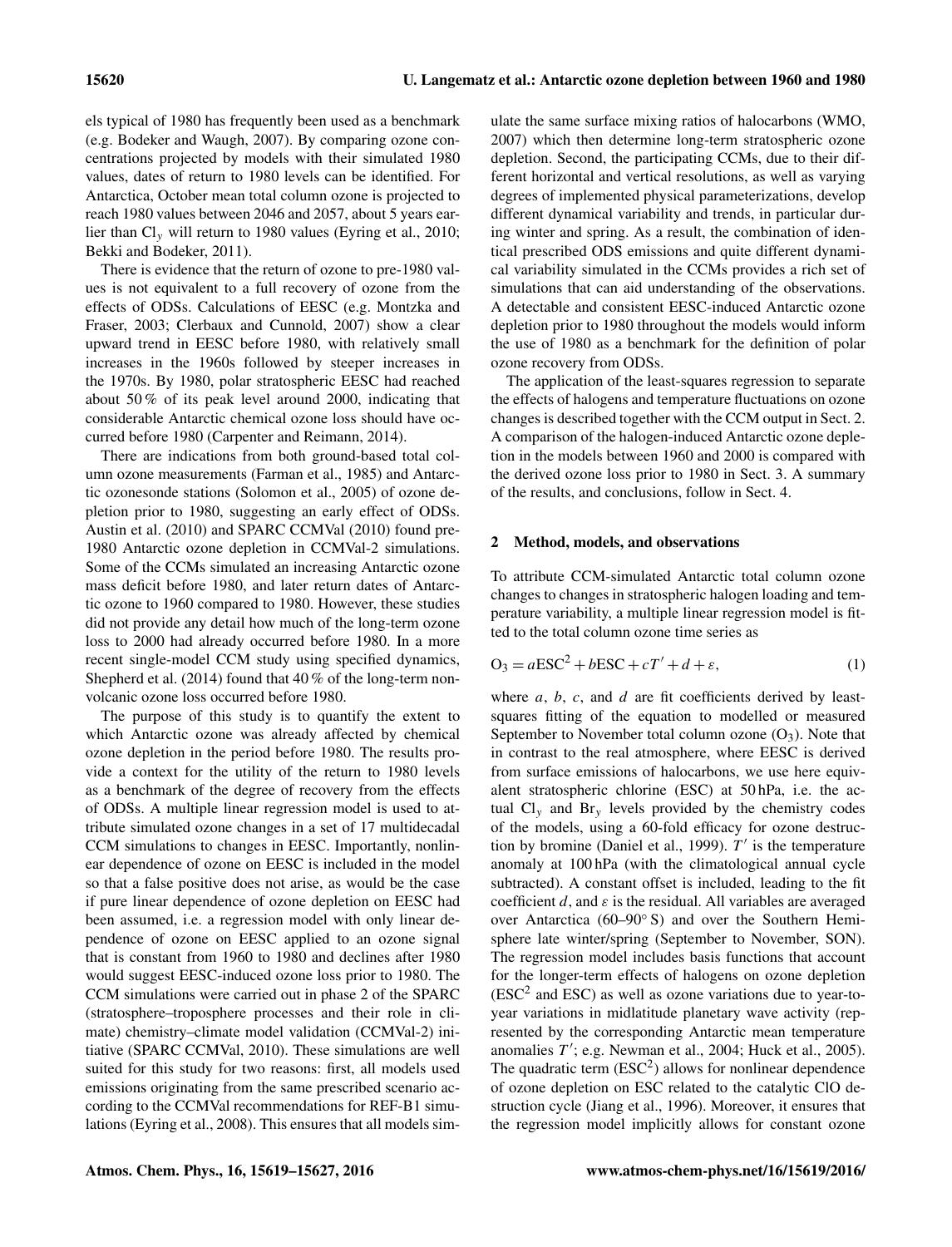from 1960 to 1980. Tests with regression models including additional basis functions, such as the quasi-biennial oscillation (QBO), solar and volcanic effects, following the regression model used in SPARC CCMVal (2010), resulted generally in larger unexplained residuals of the ozone time series than the simple model with a quadratic EESC fit used here (not shown). This indicates that temperature anomalies in the lower Antarctic stratosphere explain much (if not all) of the wintertime dynamical variability in total column ozone. Once the fit coefficients  $a, b, c$ , and  $d$  are determined for each of the CCMs, the degree of halogen-induced ozone depletion in any year, for each of the CCMs, can be derived using

$$
O_3 = aESC^2 + bESC.
$$
 (2)

Monthly mean total column ozone, temperature, and  $Cl<sub>v</sub>$  and  $Br<sub>v</sub>$  concentrations from 17 CCMVal-2 simulations (see Table 1) were analysed for the period 1960 to 2000 using the regression model. All simulations used observed transient forcings of ODSs, as well as greenhouse gas and sea surface temperatures/sea-ice concentrations as prescribed for the REF-B1 scenario by the CCMVal-2 initiative (Eyring et al., 2008). Some models within the set included some sources of natural variability such as background and volcanic aerosol, solar variability, the QBO, and ozone and aerosol precursors, while others did not. The inclusion or exclusion of these factors was found to have no effect on the results of our study.

For comparison with observations, the same regression model was applied to a 1979 to 2000 database of total ozone column measurements derived by combining measurements from multiple space-based instruments corrected for offsets and drifts against the ground-based Dobson and Brewer spectrophotometer networks (Bodeker et al., 2005). The data set combines total column ozone measurements from Total Ozone Mapping Spectrometer (TOMS) instruments, the Global Ozone Monitoring Experiment (GOME), solar backscatter ultra-violet (SBUV) instruments, and the Ozone Monitoring Instrument (OMI). A monthly mean, polar cap mean (60–90◦ S), total column ozone time series was calculated from this database. For the pre-satellite era (before 1979), total column ozone measurements from Brewer and Dobson spectrophotometers at four Antarctic stations (Faraday (previously Argentine Islands) at 65.3◦ S since 1957; Halley at  $73.5°$  S since 1957; Showa at 69° S since 1961; and the South Pole at 90◦ S since 1961) were used to estimate Antarctic mean (60–90° S) total column ozone. First, the monthly mean time series of total column ozone measurements at the Argentine Islands/Faraday was combined with the time series of measurements from Showa to create a single time series representative of ozone changes on the periphery of the continent. Systematic differences between the Argentine Islands/Faraday and Showa, arising primarily from their different locations, were accounted for by averaging differences between temporally coincident monthly means (Argentine Islands/Faraday 12.58 DU higher Table 1. List of participating CCMs.

| Model            | Group                                    |  |  |
|------------------|------------------------------------------|--|--|
| AMTRAC3          | GFDL. USA                                |  |  |
| CAM3.5           | NCAR, USA                                |  |  |
| <b>CCSRNIES</b>  | NIES, Japan                              |  |  |
| <b>CMAM</b>      | Univ. of Toronto and York Univ., Canada  |  |  |
| <b>CNRM-ACM</b>  | Météo-France, France                     |  |  |
| <b>EMAC</b>      | MPI Chemistry Mainz, Germany             |  |  |
| <b>EMAC-FUB</b>  | Freie Universität Berlin, Germany        |  |  |
| <b>GEOSCCM</b>   | NASA/GSFC, USA                           |  |  |
| LMDZrepro        | <b>IPSL, France</b>                      |  |  |
| MRI              | Meteorological Research Institute, Japan |  |  |
| NiwaSOCOL        | NIWA, New Zealand                        |  |  |
| SOCOL.           | PMOD/WRC and ETHZ, Switzerland           |  |  |
| ULAO             | University of L'Aquila, Italy            |  |  |
| <b>UMSLIMCAT</b> | University of Leeds, UK                  |  |  |
| UMUKCA-METO      | MetOffice, UK                            |  |  |
| UMUKCA-UCAM      | University of Cambridge, UK              |  |  |
| WACCM            | NCAR. USA                                |  |  |

than Showa on average). Whether Argentine Islands/Faraday time series is corrected against Showa or vice versa is irrelevant as the combined Argentine Islands/Faraday and Showa time series is simply used as a predictor in a regression model and is therefore insensitive to their absolute value. Monthly means were calculated from daily data where measurements made outside of the circumpolar vortex (diagnosed from 550 K potential vorticity fields) were excluded from the calculation, and were corrected in each year for temporal sampling bias. The three resultant location-specific monthly mean time series were then used as basis functions in a regression model which was trained on available polar cap mean total column ozone obtained from the observational database described above. Once trained, the regression model can be used to generate estimates of monthly mean polar cap total column ozone from available monthly means at the ground-based measurement sites. Different forms of the regression model were constructed depending on which location time series had missing data. This approach generates robust estimates in the pre-satellite era in a way that introduces as little additional information as possible, errs on the side of underestimating the variability rather than overestimating the variability, avoids spatial interpolation, and avoids the use of ancillary data such as output from CCMs. Antarctic mean temperatures were derived from NCEP/NCAR reanalyses (Kalnay et al., 1996). The EESC time series was taken from Newman et al. (2007a), assuming a mean transport time of 5 years. Uncertainty values of the total column ozone and further derived quantities have been calculated by applying the standard formulae for error propagation to determine the uncertainties on the regression model fit coefficients.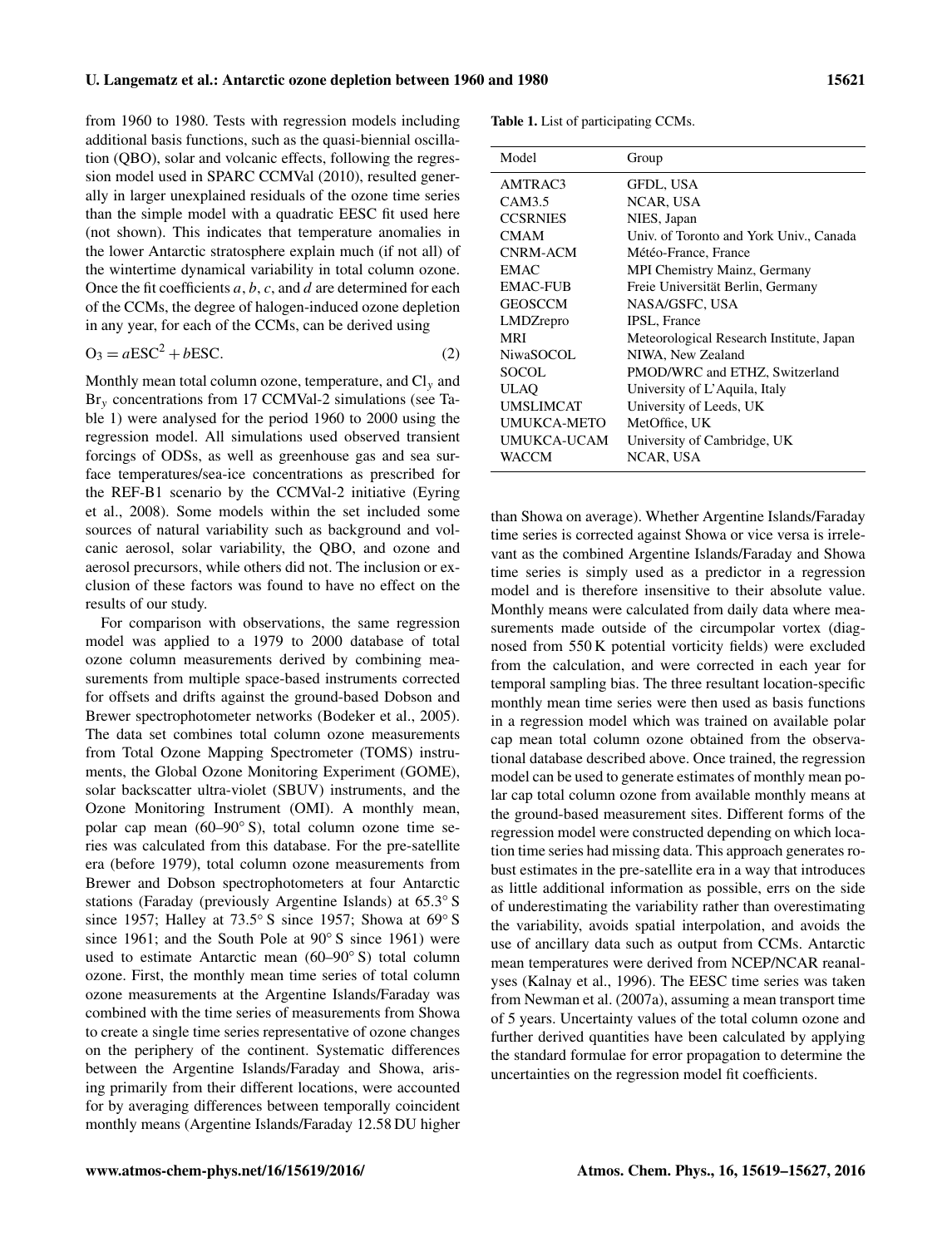#### 3 Halogen-induced Antarctic ozone loss

Figure 1 shows the time series of the SON average ESC at 50 hPa over Antarctica from 1960 to 2000, simulated by the CCMs used in this study. Also included are the EESC time series derived from measurements of halogencontaining substances following the method of Newman et al. (2007a) for mean transit times of 4 and 5 years. To facilitate comparison between different CCMs, the ESC values of the individual CCMs have been adjusted to a common baseline by subtracting their individual 1960 values and then adding the multi-model mean value for 1960. The same adjustment was applied to the EESC time series. All models show a slow ESC increase in the 1960s and 1970s, followed by a steeper increase until the mid to late 1990s. Except for one CCM, which simulates an ESC increase of 3.7 ppb between 1960 and 2000, the majority of the models simulate an ESC increase of about 2.8 ppb from 1960 to 2000. This ensemble shows good agreement with the EESC time series that is based on a 5-year transport time representative for polar latitudes (e.g. Newman et al., 2007a). A few models show a flattening of Antarctic ESC in the second half of the 1990s, and reach a smaller average ESC increase of about 2.5 ppb. The evolution of polar ESC in these models is more similar to the EESC time series with a 4-year transport time to middle and higher latitudes. This indicates that these models have a faster transport of constituents towards polar latitudes than observed. It is evident that elevated ESC abundances appeared in the Antarctic lower stratosphere before 1980. The simulated increase of about 0.9 ppb from 1960 to 1980 corresponds to one-third of the increase between 1960 and 2000.

#### 3.1 Observed ozone loss

Figure 2 shows the observed Antarctic total column ozone time series between 1960 and 2000 (black line, left panel). The observations include estimates of polar cap total column ozone, based on the four sites listed earlier, until 1978, and then satellite-based measurements thereafter. Year-toyear variations in SON mean Antarctic stratospheric ozone are apparent and fluctuate around a longer-term downward trend. The regression model fit to the observations (Eq. 1; blue line in Fig. 2a) reproduces this behaviour well, explaining ∼ 91 % of the variance in the observations. The residuals are normally distributed (Fig. 2b), adding confidence to the robustness of the regression model fit.

The Antarctic SON mean total column ozone evolution attributable to changes in EESC, as derived using Eq. (2), is shown by the red line in Fig. 2. The regression analysis quantifies an EESC-induced Antarctic total column ozone loss from 1960 to 1980 of  $76.7 \pm 3.1$  DU, and from 1960 to 2000 of  $136.0 \pm 10.9$  DU. Slightly more than half  $(56.4 \pm 6.8\%)$ of the Antarctic ozone loss caused by EESC in the period from 1960 to 2000 occurred already before 1980. While the EESC-induced ozone change leads to a continuous down-



Figure 1. Evolution of Antarctic SON average ESC (in ppb) in the CCMs between 1960 and 2000, adjusted to a common baseline of 1960. Black lines show EESC (in ppb), provided by Newman et al. (2007) for mean transit times of 4 (solid) or 5 (dashed) years.

ward trend of Antarctic column ozone through the 1960s and 1970s, the ozone time series itself shows a flatter evolution over the 2 decades. This can be explained by a warming of the southern polar lower stratosphere in that period, associated with noticeable dynamically induced year-to-year temperature variations (Labitzke and Kunze, 2005; Newman et al., 2007b). Antarctic winters with strong and cold polar vortices were alternating with others that developed dynamically disturbed polar vortices. The high total column ozone in Antarctic spring 1968 (Fig. 2a), for example, was associated with a weak and warm polar vortex that broke down in early spring (see Fig. 6 in Langematz and Kunze, 2006), while the low ozone column amounts in the springs 1966 and 1969 were connected to strong and cold vortices with late breakdown dates.

#### 3.2 Ozone loss in CCMs

As for the observations, simulated halogen-induced ozone losses in the CCMs were derived using the statistical model of Sect. 2. The blue line in Fig. 3a shows, for example, the results of fitting the full regression model (Eq. 1) to EMAC-FUB total column ozone (black line). The regression model, which explains 96 % of the variance in the CCMsimulated ozone signal, reproduces the slow downward trend well along with the year-to-year variability in the simulated Antarctic ozone. For all other CCMs (except for one outlier), similar regression results were obtained with the regression model explaining between 93 and 99 % of the variance in the CCM signals.

By applying Eq. (2), the ESC-induced Antarctic ozone loss in the CCMs was calculated. In EMAC-FUB, the regression analysis suggests an ESC-induced Antarctic ozone loss from 1960 to 1980 of  $39.8 \pm 1.0$  DU, and from 1960 to 2000 of 89.4  $\pm$  4.2 DU (red line in Fig. 3a). A total of 44.5  $\pm$  3.2 % of the ozone loss caused by ESC in the period from 1960 to 2000 occurred before 1980.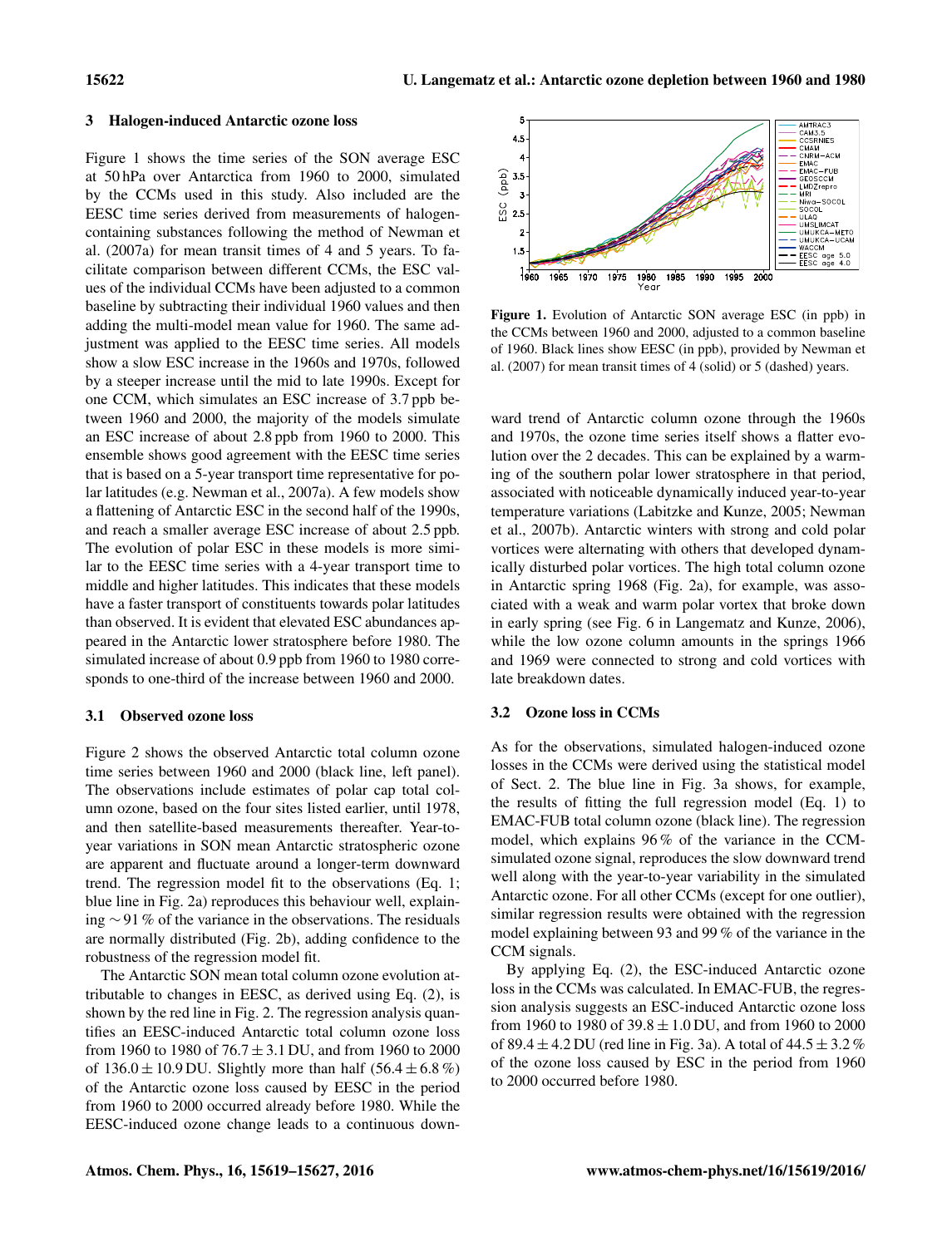

Figure 2. (a) Antarctic mean, SON mean total column ozone from observations (black line), from the full regression model (blue line), and from the regression model including the EESC term only (red line). (b) Histogram of the residuals.



Figure 3. (a) Total column ozone from the EMAC-FUB CCM (black line), from the full regression model (blue line), and from the regression model including the ESC term only (red line). (b) Histogram of the residuals.

Table 2 lists the ESC-induced SON Antarctic ozone losses for all CCMs used in this study, together with the observational estimate. The ESC-only terms in the regression model have been used to separately diagnose ozone losses for the periods 1960–1980 and 1960–2000; the percentage contribution of the 1960–1980 ozone loss to the ozone loss over the whole period 1960–2000 is given in the rightmost column. As expected, all CCMs simulate ESC-induced Antarctic ozone depletion in late winter and spring between 1960 and 2000, ranging from  $53.9 \pm 4.1$  to  $182.0 \pm 15.5$  DU. The observed EESC-induced ozone decline over that period amounts to  $136.0 \pm 10.9$  DU.

The temporal evolution of SON Antarctic mean total column ozone from 1960 to 2000 for the individual CCMs and observations is illustrated in Fig. 4. Absolute values have been adjusted to a common baseline, i.e. the mean total column ozone in 1960 of all CCMs. It is evident that ozone depletion by halogens started prior to 1980. All CCMs consistently simulate an ESC-induced decrease



Figure 4. Antarctic total ozone column depletion (in DU, September–October–November average) between 1960 and 2000 due to ESC in REF-B1 CCM simulations and due to EESC in observations, adjusted to a common baseline (1960 mean of CCMs).

in SON mean Antarctic total column ozone of between  $19.9 \pm 1.0$  and  $90.7 \pm 3.5$  DU from 1960 to 1980. The ESCinduced ozone loss is, however, masked in those CCMs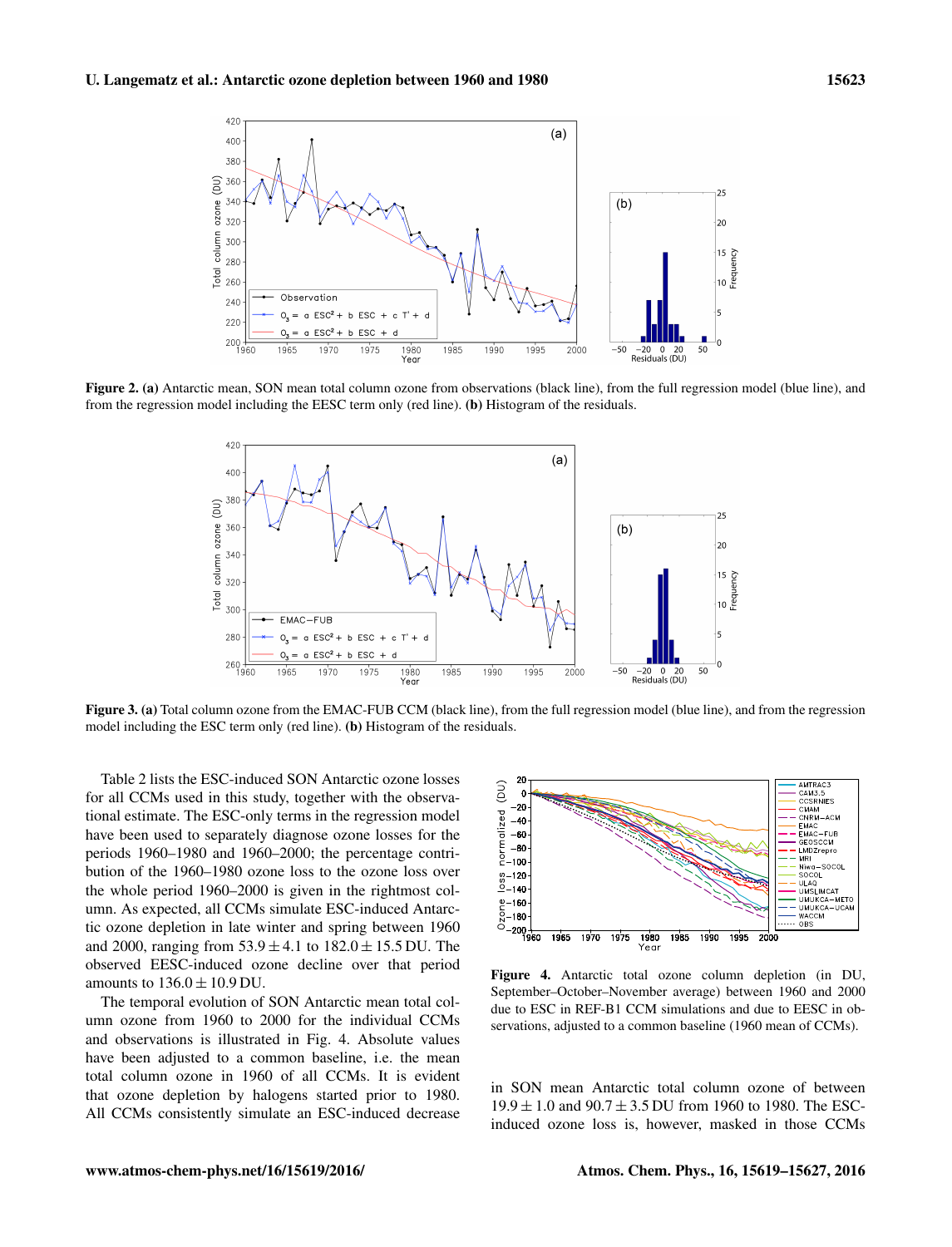

Figure 5. Antarctic temperature in 100 hPa (in ◦C, September– October–November average) between 1960 and 2000 in REF-B1 CCM simulations (coloured lines) and observations (black). Temperatures have been constructed by combining the offset and linear trend coefficients of a regression model similar to Eq. (1) applied piecewise to two periods from 1960 to 1980 and 1980 to 2000.

Table 2. Halogen-induced Antarctic ozone depletion in DU in CCM simulations and observations for the periods 1960 to 1980 and 1960 to 2000. Uncertainties of  $1\sigma$  were derived by applying error propagation rules. The rightmost column indicates changes from 1960 to 1980 as percentage of the changes from 1960 to 2000.

| Model              | 1960 to 1980<br>(DU) | 1960 to 2000<br>(DU) | 1960 to 1980<br>(% of 1960)<br>to 2000) |
|--------------------|----------------------|----------------------|-----------------------------------------|
| AMTRAC3            | $-68.4 \pm 1.6$      | $-165.3 \pm 6.7$     | $41.4 \pm 2.6$                          |
| CAM3.5             | $-35.6 \pm 2.0$      | $-84.5 \pm 7.9$      | $42.1 \pm 6.2$                          |
| <b>CCSRNIES</b>    | $-37.6 \pm 1.9$      | $-91.8 \pm 13.1$     | $41.0 \pm 7.9$                          |
| <b>CMAM</b>        | $-63.5 \pm 1.2$      | $-140.4 \pm 4.7$     | $45.2 \pm 2.4$                          |
| CNRM-ACM           | $-90.7 \pm 3.5$      | $-182.0 \pm 15.5$    | $49.8 \pm 6.2$                          |
| <b>EMAC</b>        | $-19.9 \pm 1.0$      | $-53.9 \pm 4.1$      | $36.9 \pm 4.8$                          |
| <b>EMAC-FUB</b>    | $-39.8 \pm 1.0$      | $-89.4 \pm 4.2$      | $44.5 \pm 3.2$                          |
| <b>GEOSCCM</b>     | $-57.0 \pm 1.4$      | $-170.8 \pm 6.1$     | $33.4 \pm 2.0$                          |
| LMDZrepro          | $-66.8 \pm 1.3$      | $-142.4 \pm 4.4$     | $46.9 \pm 2.4$                          |
| <b>MRI</b>         | $-75.2 \pm 1.0$      | $-166.2 \pm 3.0$     | $45.2 \pm 1.4$                          |
| NiwaSOCOL          | $-41.2 \pm 0.0$      | $-93.7 + 6.6$        | $44.0 \pm 3.1$                          |
| SOCOL              | $-28.6 \pm 0.2$      | $-80.7 \pm 4.7$      | $35.4 \pm 2.4$                          |
| <b>ULAQ</b>        | $-43.9 \pm 6.1$      | $-149.3 \pm 34.3$    | $29.4 \pm 10.8$                         |
| <b>UMSLIMCAT</b>   | $-59.4 \pm 4.3$      | $-135.5 \pm 15.1$    | $43.8 \pm 8.1$                          |
| <b>UMUKCA-METO</b> | $-32.8 \pm 1.6$      | $-124.0 \pm 9.6$     | $26.4 \pm 3.4$                          |
| <b>UMUKCA-UCAM</b> | $-39.6 \pm 1.3$      | $-130.8 \pm 6.5$     | $30.3 \pm 2.5$                          |
| <b>WACCM</b>       | $-58.9 \pm 2.3$      | $-130.8 \pm 10.2$    | $45.0 \pm 5.3$                          |
| OBS                | $-76.7 \pm 3.1$      | $-136.0 \pm 10.9$    | $56.4 \pm 6.8$                          |

that reproduce the observed polar stratospheric warming between 1960 and 1980, and is enhanced in those CCMs that simulate a cooling in that period. Figure 5 shows the evolution of the polar cap mean SON mean temperature at 100 hPa between 1960 and 2000, fitted with piecewise linear trends from 1960 to 1980 and from 1980 to 2000. While the Antarctic lower stratosphere temperature observations showed warming in SON from 1960 to 1980, the CCMs span a wide range of trends, indicating different temperature trend regimes resulting from model dynamical variability differing from what happened in reality. In addition, the absolute tem-



Figure 6. Scatter diagram of the linear trends in the Antarctic total column ozone (in DU yr−<sup>1</sup> ) and the Antarctic temperature at 100 hPa (in K yr−<sup>1</sup> ) in September–October–November between 1960 and 1980 for the 17 CCMs of this study and the observations.

perature values differ between the CCMs by more than 10 K, which directly affects the potential for chemical ozone loss in the models. Figure 6 compares linear trends in Antarctic total column ozone against polar 100 hPa temperatures in the CCMs and observations between 1960 and 1980. CCMs simulating a stronger cooling of the Antarctic lower stratosphere, and therefore a more stable wintertime polar vortex, show a stronger total column ozone decline than those models that produce no cooling or even a warming.

According to the CCM simulations, ESC caused Antarctic ozone depletion (prior to 1980) of  $26.4 \pm 3.4$  to  $49.8 \pm 6.2$ % of the total depletion between 1960 and 2000. This estimate is marginally lower than the observed value of  $56.4 \pm 6.8\%$ with only a few CCMs replicating the observed pre-1980 Antarctic ozone depletion within the uncertainties. Most of the ESC-induced Antarctic ozone depletion between 1960 and 1980 took place in the second decade of this period. For the observations, the regression yields an ozone depletion of  $-41.9 \pm 2.7$  DU between 1970 and 1980; 54.6  $\pm$  1.3% of the ozone loss between 1960 and 1980 took place in the second decade of this period. With the exception of three CCMs, the models generally show a stronger ESC-induced ozone loss between 1970 and 1980 of the order of 60 to 75 % after 1970, in agreement with elevated ESC in the CCMs after 1970 (Fig. 1).

### 4 Discussion and conclusion

Output from CCMVal-2 REF-B1 CCM simulations forced by a realistic transient scenario of ODSs for the period 1960 to 2000 was used to investigate anthropogenic ozone depletion over Antarctica prior to 1980. A regression model was fitted to Antarctic SON vortex average total ozone columns taking effects of ESC and temperature variations into ac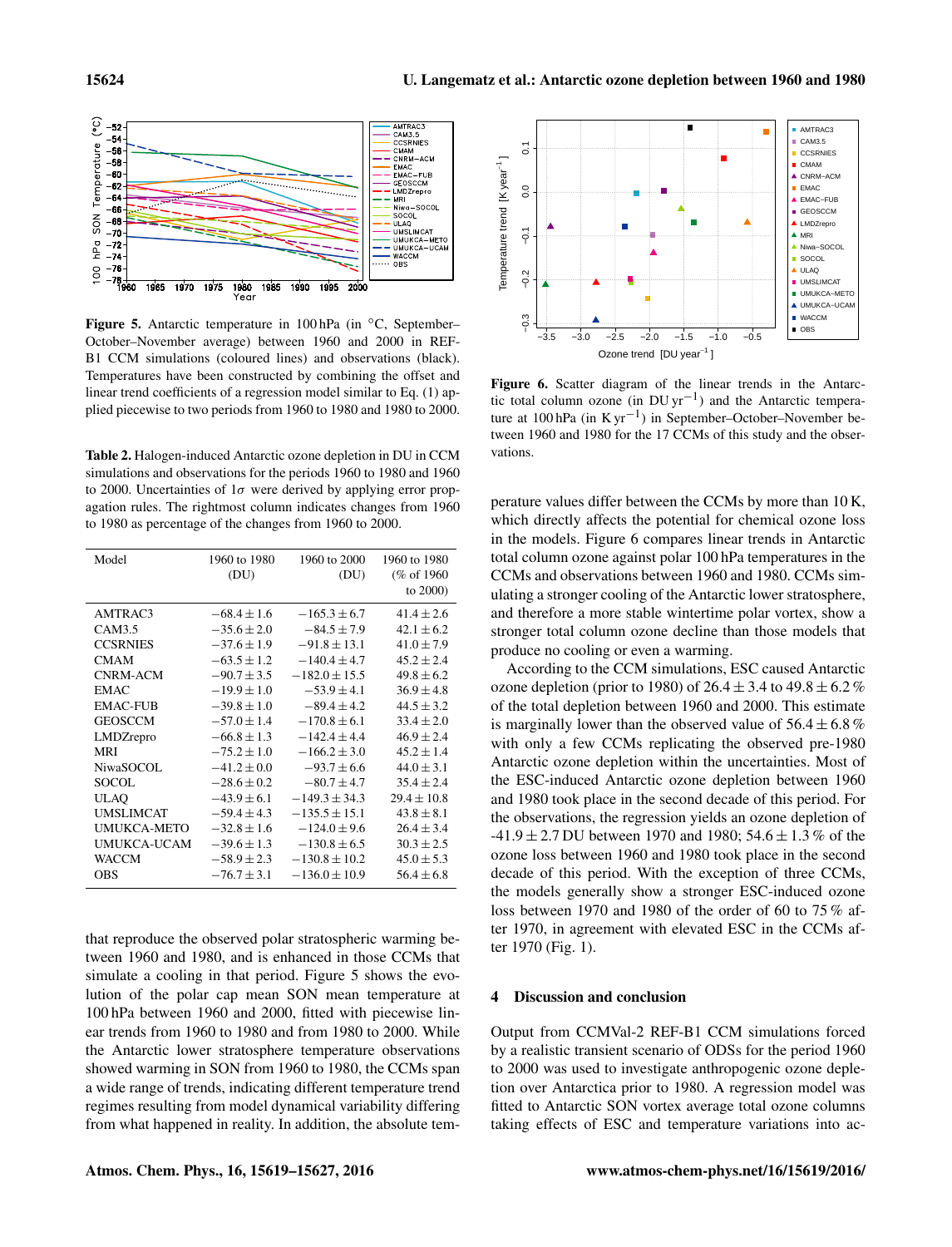count. The regression results with regression coefficients varying from  $R^2 = 0.89$  to  $R^2 = 0.99$  showed that Antarctic ozone levels are dominated by halogen chemistry and dynamical effects. By evaluating only the ESC terms in the regression model, we were able to derive ESC-induced ozone depletion for the periods 1960–1980 and 1960–2000.

The observed decrease in total column ozone between 1960 and 2000 was reproduced – within its uncertainty range – by seven models (CMAM, LMDZrepro, UMSLIM-CAT, UMUKCA-METO, UMUKCA-UCAM, WACCM and ULAQ). Two of these CCMs (CMAM, WACCM) obtained the highest ranking in an evaluation of their photochemistry and transport characteristics performed within the SPARC CCMVal activity (SPARC CCMVal, 2010) and discussed in Sect. 2 of the 2010 WMO ozone assessment (WMO, 2011), providing confidence in the robustness of their results. Four CCMs (AMTRAC3, CNRM-ACM, GEOSCCM, MRI) simulated a stronger ozone decline, and six CCMs (CAM3.5, CCSRNIES, EMAC, EMAC-FUB, NIWA-SOCOL, SO-COL) underestimated the observed ozone decline. This divergent model behaviour may be due to the representation of polar ozone chemistry in the models, their dynamical and transport characteristics, or to a combination of both. Based on the detailed evaluation performed as part of the SPARC CCMVal activity (SPARC CCMVal, 2010), we found in our study that the CCMs that represent the observations well, generally (with one exception) show a good potential for chlorine activation and (all) a good representation of chemical ozone depletion in Antarctic spring. CCMs with a stronger ozone loss than observed (cf. Table 2) partly tend to a slight overestimation of chemical ozone depletion (AM-TRAC3, GEOSCCM). For some CCMs with weaker ozone decline between 1960 and 2000, a consistent underestimation of chemical ozone depletion was found (CCSRNIES, EMAC, CAM3.5). Thus, the deviations of some CCMs from the observed ozone decline can partly be explained by deficiencies in their polar ozone chemistry. However, in addition, models that underestimate the observed ozone decline were found to suffer from either a transport of air into the Antarctic polar vortex that is too fast (SOCOL, NIWA-SOCOL) or an isolation of the polar vortex from midlatitudes that is too weak in the lower stratosphere (CAM3.5, CCSRNIES, EMAC, SOCOL, NIWA-SOCOL). Both effects led to lower ESC concentrations by the end of the 20th century in these models (cf. Fig. 1), and as a result, an underestimation of the observed polar ozone decline due to ESC.

Consistent negative Antarctic ozone changes were diagnosed in the CCMs prior to 1980 as a result of chemical depletion by ESC. This pre-1980 halogen-induced Antarctic ozone depletion amounts to values between  $26.4 \pm 3.4$  and  $49.8 \pm 6.2$ % of the simulated ozone depletion between 1960 and 2000. Hence, the CCM simulations are consistent with the observational estimate of a significant EESC-induced ozone decline in 1960–1980, albeit nearly all CCMs underestimate the observed decline of  $56.4 \pm 6.8$ %, derived from the NIWA combined total column ozone database. However, note that the two CCMs, ranked highest in the SPARC CCMVal evaluation of their photochemistry and transport characteristics, CMAM and WACCM (SPARC CCMVal, 2010), nearly agree with the observed decline between 1960 and 1980 within its uncertainty range.

Apart from the chemical and dynamical performance of the models, their underestimation of the ozone loss might be related to a sampling bias of the CCMs that include high latitudes with little ozone depletion in their polar cap mean, while the observations are made in sunlight. However, this bias exists in September only. Moreover, the region of the polar cap that is in perpetual darkness is very small (as a fraction of the whole area poleward of 60◦ S) and shrinks to zero by the end of September. So, this effect should be of the order of a few percent. Another potential reason for the underestimation of the Antarctic ozone decline before 1980 in most CCMs is the effect on chemical ozone depletion by short-lived bromine compounds of natural biogenic origin, so-called very short lived substances (VSLSs). The effects of VSLSs which contribute 20–30 % to the presentday stratospheric bromine content (WMO, 2011) on Antarctic stratospheric ozone were not included in the CCMVal-2 simulations. Braesicke et al. (2013) and Sinnhuber and Meul (2014) showed that taking brominated VSLSs in their CCMs into account leads to a significant reduction of Antarctic polar ozone. In a transient REF-B1 simulation using the same FUB-EMAC CCM as included in this study but with prescribed VSLS sources, Sinnhuber and Meul (2014) found a reduction of October mean ozone in the lower Antarctic stratosphere of more than 20 %. However, although constant VSLS emissions were prescribed over the whole simulation period of 1960–2005, the impact of VSLSs was stronger in the most recent period after 1980 with enhanced chlorine due to combined bromine–chlorine catalytic ozone loss cycles. Hence, including the VSLS effect leads to an enhancement of the 1960–2000 Antarctic ozone depletion, but reduces the relative change in 1960–1980 compared to the full period. Further insight is expected from the analysis of the new CCMI (Chemistry-Climate Model Initiative) simulations that will include the effects of VSLSs.

Our results show that CCM-modelled declines in Antarctic polar cap average total column ozone from 1960 to 1980 are not intrinsically in disagreement with observations which show little change in polar cap average ozone over this period. The apparent discrepancy results from the particular instance of reality in which Antarctic stratospheric temperatures increased over the period 1960 to 1980 that significantly offset the EESC-induced depletion of ozone. In the CCM simulations in which stratospheric warming occurs from 1960 to 1980, similar to observations, no statistically significant changes in ozone prior to 1980 are observed. These results reiterate that while the return of Antarctic ozone to 1980 levels remains a valid milestone on the path to recovery, attaining this milestone cannot be indica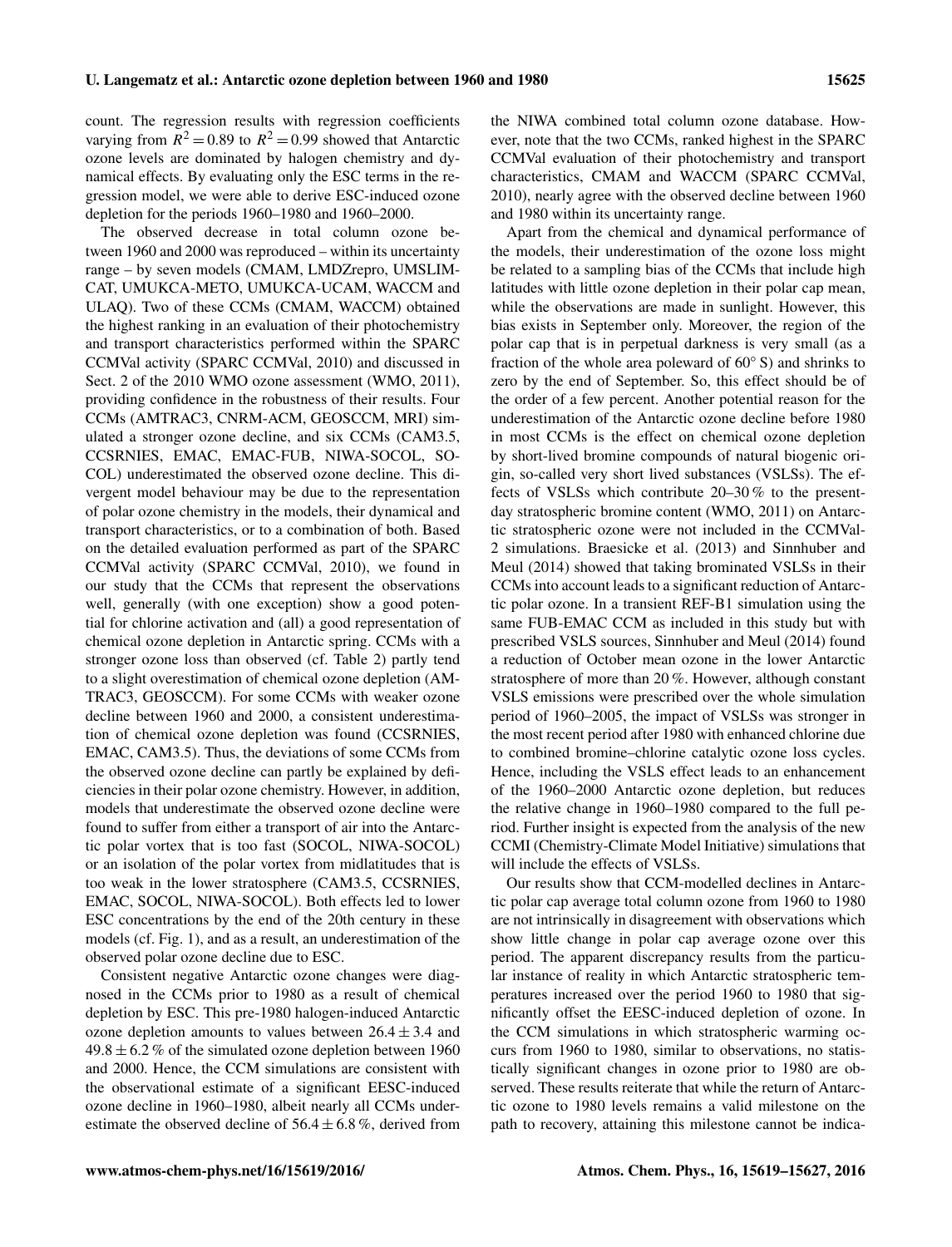tive of the full recovery of Antarctic ozone from the effects of ODSs since appreciable ODS-induced ozone depletion occurred prior to 1980.

# 5 Data availability

The CCM data used in this study are available from the CCMVal-II database at the British Atmospheric Data Centre (British Atmospheric Data Centre, 2009) [\(http://browse.ceda.ac.uk/browse/badc/ccmval/data/](http://browse.ceda.ac.uk/browse/badc/ccmval/data/CCMVal-2/Reference_Runs/REF-B1/) [CCMVal-2/Reference\\_Runs/REF-B1/,](http://browse.ceda.ac.uk/browse/badc/ccmval/data/CCMVal-2/Reference_Runs/REF-B1/) login required). The NIWA combined total column ozone database can be obtained from [http://www.bodekerscientific.com/data/](http://www.bodekerscientific.com/data/the-bdbp) [the-bdbp.](http://www.bodekerscientific.com/data/the-bdbp) NCEP/NCAR reanalyses are available from [http://rda.ucar.edu/datasets/ds090.0/#description.](http://rda.ucar.edu/datasets/ds090.0/#description)

*Acknowledgements.* We acknowledge the modelling groups for making their simulations available for this analysis, the chemistry– climate model validation (CCMVal) activity of WCRP's (World Climate Research Programme) SPARC (stratosphere–troposphere processes and their role in climate) project for organizing and coordinating the model data analysis activity, and the British Atmospheric Data Centre (BADC) for collecting and archiving the CCMVal model output. We thank Ted Shepherd for his thoughts on the methodology underlying this paper. We thank Christian Blume for input to Fig. 1. U. Langematz was supported by the International Bureau of the Federal Ministry of Education and Research.

Edited by: M. Dameris Reviewed by: two anonymous referees

# References

- Austin, J., Struthers, H., Scinocca, J., Plummer, D. A., Akiyoshi, H., Baumgaertner, A. J. G., Bekki, S., Bodeker, G. E., Braesicke, P., Brühl, C., Butchart, N., Chipperfield, M. P., Cugnet, D., Dameris, M., Dhomse, S., Frith, S., Garny, H., Gettelman, A., Hardiman, S. C., Jöckel, P., Kinnison, D., Kubin, A., Lamarque, J. F., Langematz, U., Mancini, E., Marchand, M., Michou, M., Morgenstern, O., Nakamura, T., Nielsen, J. E., Pitari, G., Pyle, J., Rozanov, E., Shepherd, T. G., Shibata, K., Smale, D., Teyssèdre, H., and Yamashita, Y.: Chemistry-climate model simulations of spring Antarctic ozone, J. Geophys. Res., 115, D00M11, doi[:10.1029/2009JD013577,](http://dx.doi.org/10.1029/2009JD013577) 2010.
- Bekki, S. and Bodeker, G. E. (Coordinating Lead Authors), Bais, A. F., Butchart, N., Eyring, V., Fahey, D. W., Kinnison, D. E., Langematz, U., Mayer, B., Portmann, R. W., Rozanov, E., Braesicke, P., Charlton-Perez, A. J., Chubarova, N. E., Cionni, I., Diaz, S. B., Gillett, N. P., Giorgetta, M. A., Komala, N., Lefèvre, F., McLandress, C., Perlwitz, J., Peter, T., and Shibata, K: Future ozone and its impact on surface UV, in: chap. 3 in Scientific Assessment of Ozone Depletion: 2010, Global Ozone Research and Monitoring Project – Report No. 52, World Meteorological Organization, Geneva, Switzerland, 516 pp., 2011.
- Bodeker, G. E., and Waugh, D. W. (Lead Authors), Akiyoshi, H., Braesicke, P., Eyring, V., Fahey, D. W., Manzini, E., Newchurch, M. J., Portmann, R. W., Robock, A., Shine, K. P., Steinbrecht, W., and Weatherhead, E. C.: The Ozone Layer in the 21st Century, in: chap. 6 in Scientific Assessment of Ozone Depletion: 2006, Global Ozone Research and Monitoring Project – Report No. 50, World Meteorological Organization, Geneva, Switzerland, 2007.
- Bodeker, G. E., Shiona, H., and Eskes, H.: Indicators of Antarctic ozone depletion, Atmos. Chem. Phys., 5, 2603–2615, doi[:10.5194/acp-5-2603-2005,](http://dx.doi.org/10.5194/acp-5-2603-2005) 2005.
- Braesicke, P., Keeble, J., Yang, X., Stiller, G., Kellmann, S., Abraham, N. L., Archibald, A., Telford, P., and Pyle, J. A.: Circulation anomalies in the Southern Hemisphere and ozone changes, Atmos. Chem. Phys., 13, 10677–10688, doi[:10.5194/acp-13-](http://dx.doi.org/10.5194/acp-13-10677-2013) [10677-2013,](http://dx.doi.org/10.5194/acp-13-10677-2013) 2013.
- Carpenter, L. J. and Reimann, S. (Lead Authors), Burkholder, J. B., Clerbaux, C., Hall, B. D., Hossaini, R., Laube, J. C., and Yvon-Lewis, S. A.: Ozone-Depleting Substances (ODSs) and Other Gases of Interest to the Montreal Protocol, in: chap 1 in Scientific Assessment of Ozone Depletion: 2014, Global Ozone Research and Monitoring Project – Report No. 55, World Meteorological Organization, Geneva, Switzerland, 2014.
- Clerbaux, C. and Cunnold, D.: Long-lived compounds, in: Scientific assessment of ozone depletion: 2006, chap. 1, WMO, Geneva, Switzerland, 2007.
- Daniel, J. S., Solomon, S., and Albritton, D. L.: On the evaluation of halocarbon radiative forcing and global warming potentials, J. Geophys. Res., 100, 1271–1285, 1995.
- Daniel, J. S., Solomon, S., Portman, R. W., and Garcia, R. R.: Stratospheric ozone destruction: The importance of bromine relative to chlorine, J. Geophys. Res., 104, 23871–23880, 1999.
- Eyring, V., Butchart, N., Waugh, D., Akiyoshi, H., Austin, J., Bekki, S., Bodeker, G., Boville, B., Brühl, C., Chipperfield, M. P., Cordero, E., Dameris, M., Deushi, M., Fioletov, V. E., Frith, S., Garcia, R., Gettelman, A., Giorgetta, M., Grewe, V., Jourdain, L., Kinnison, D., Mancini, E., Manzini, E., March, M., Marsh, D., Nagashima, T., Newman, P. A., Nielsen, J., Pawson, S., Pitari, G., Plummer, D., Rozanov, E., Schraner, M., Shepherd, T. G., Shibata, K., Stolarski, R., Struthers, H., Tian, W., and Yoshiki, M.: Assessment of temperature, trace species and ozone in chemistry-climate model simulations of the recent past, J. Geophys. Res., 111, D22308, doi[:10.1029/2006JD007327,](http://dx.doi.org/10.1029/2006JD007327) 2006.
- Eyring, V., Cionni, I., Bodeker, G. E., Charlton-Perez, A. J., Kinnison, D. E., Scinocca, J. F., Waugh, D. W., Akiyoshi, H., Bekki, S., Chipperfield, M. P., Dameris, M., Dhomse, S., Frith, S. M., Garny, H., Gettelman, A., Kubin, A., Langematz, U., Mancini, E., Marchand, M., Nakamura, T., Oman, L. D., Pawson, S., Pitari, G., Plummer, D. A., Rozanov, E., Shepherd, T. G., Shibata, K., Tian, W., Braesicke, P., Hardiman, S. C., Lamarque, J. F., Morgenstern, O., Pyle, J. A., Smale, D., and Yamashita, Y.: Multimodel assessment of stratospheric ozone return dates and ozone recovery in CCMVal-2 models, Atmos. Chem. Phys., 10, 9451– 9472, doi[:10.5194/acp-10-9451-2010,](http://dx.doi.org/10.5194/acp-10-9451-2010) 2010.
- Eyring, V., Chipperfield, M. P., Giorgetta, M. A., Kinnison, D. E., Manzini, E., Matthes, K., Newman, P. A., Pawson, S. Shepherd, T. G., and Waugh, D. W.: Overview of the New CCMVal Reference and Sensitivity Simulations in Support of Upcoming Ozone and Climate Assessments and the Planned SPARC CCM-